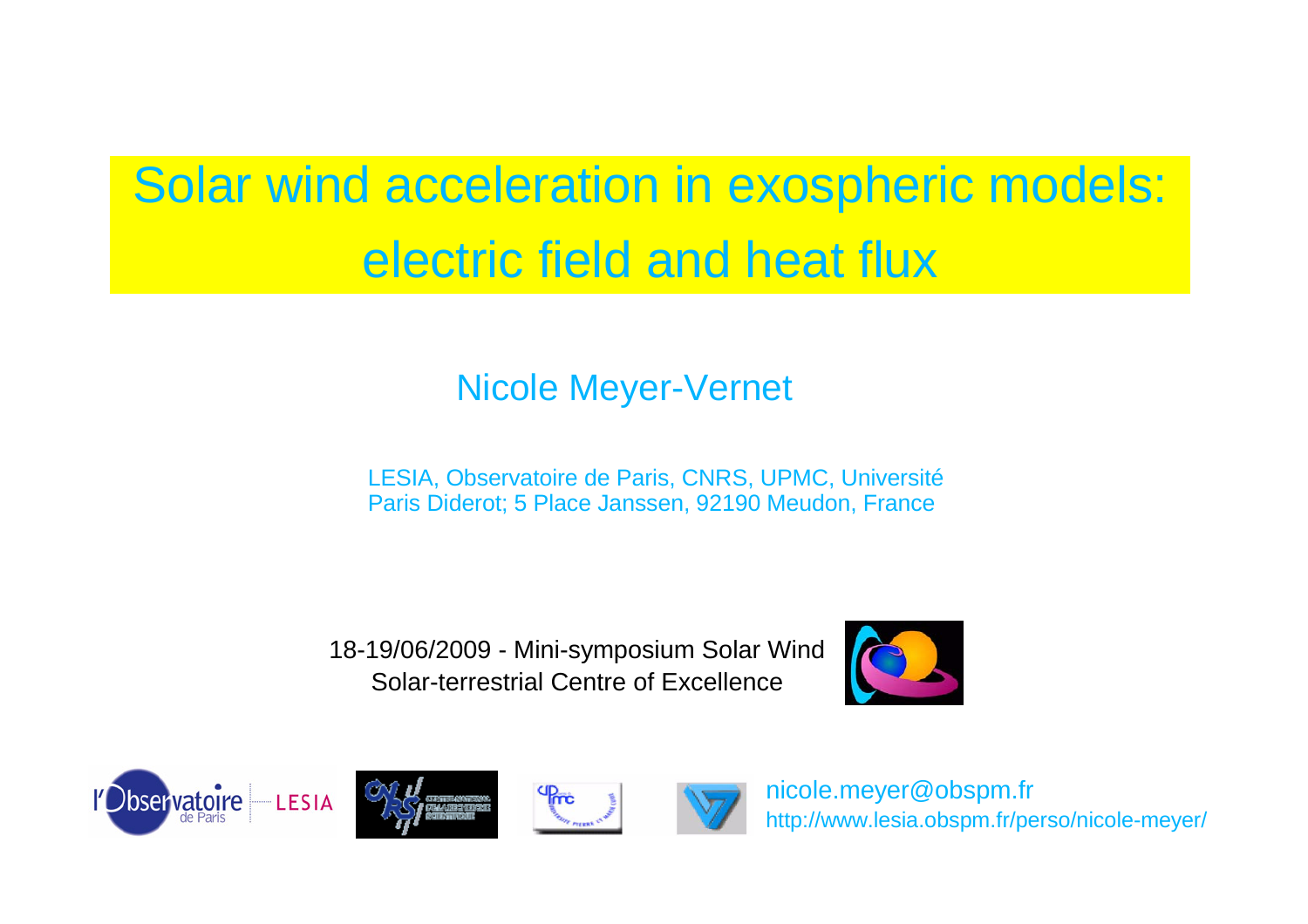Why use exospheric models?

*The basic solar wind problem (Parker 1958*  $\rightarrow$  *....)* 

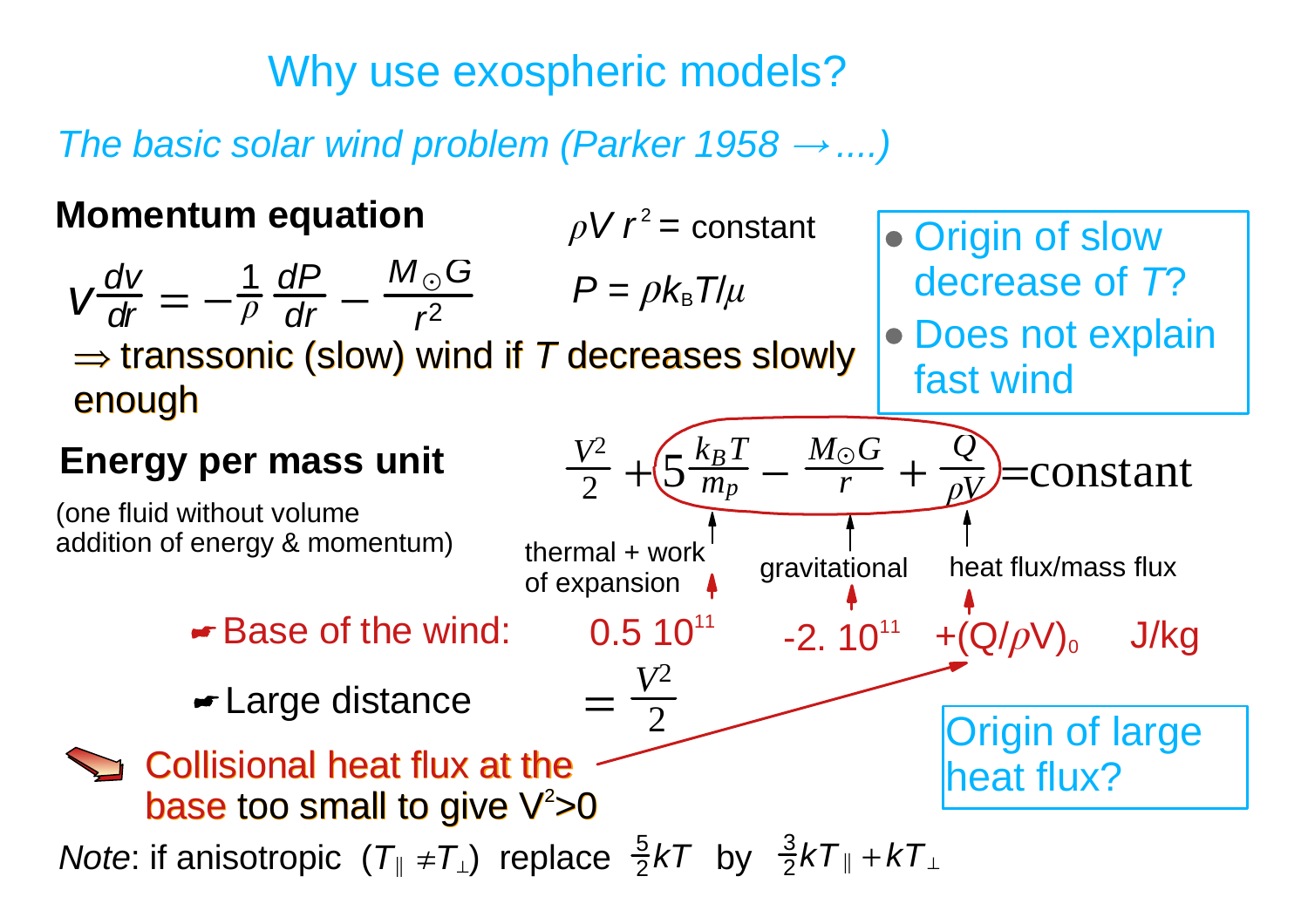### Mean free path in the heliosphere

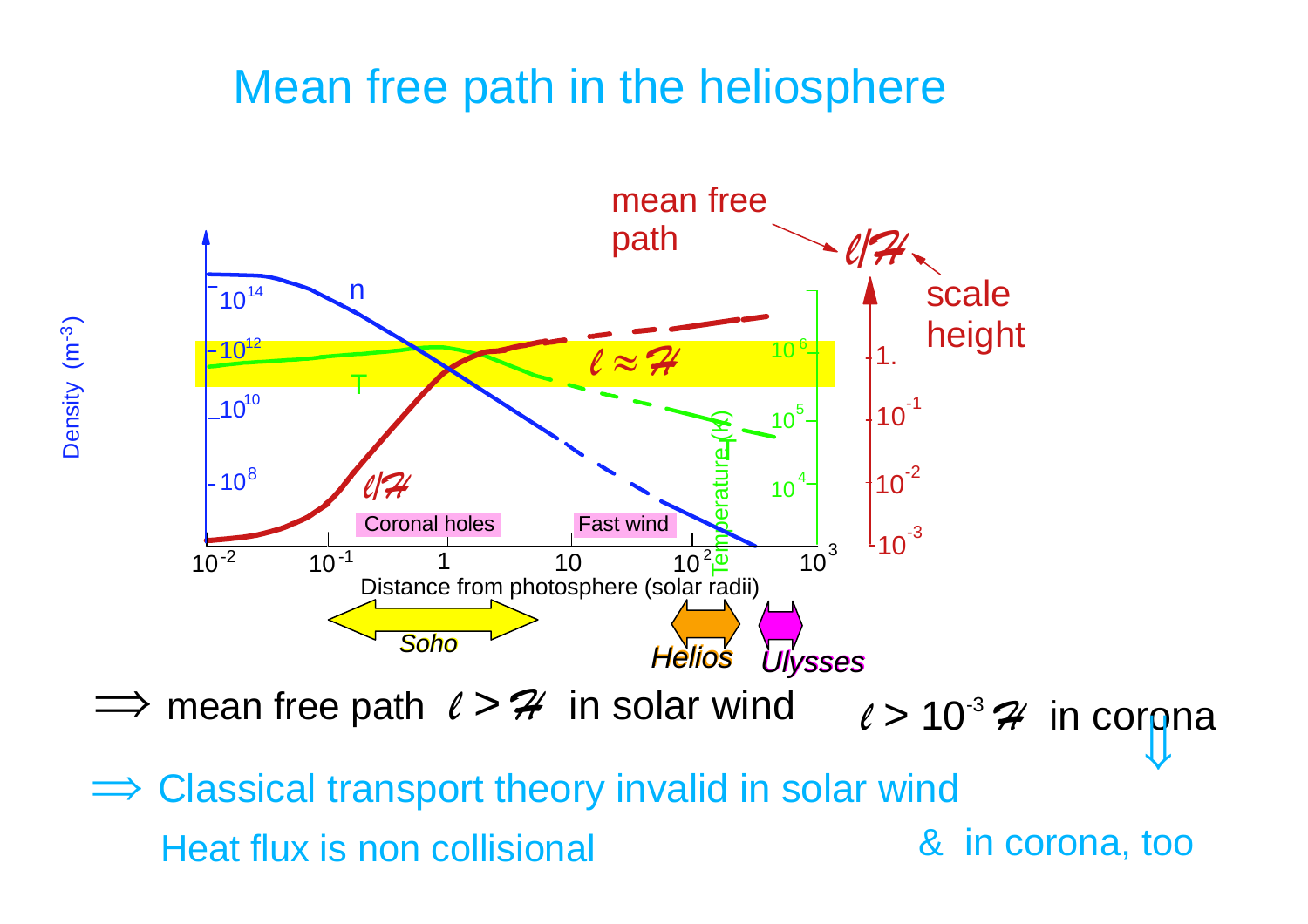### Coherent orbits versus collisional processes



*m*<sub>e</sub> << *m*<sub>p</sub>  $\sum$  Quasi-neutrality requires electric field

Forces on electrons balance

mean free path *eE* l *<sup>~</sup> kTe* l / H <sup>i</sup>*kTe* since  $\ell \sim {\cal{H}}$  $\tilde{\phantom{m}}$  $\epsilon = -\frac{1}{n} \frac{\partial (nkT_e)}{\partial r} \sim -kT_e \left(\frac{1}{n} \frac{\partial n}{\partial r}\right)$ 



collision time:  $\ell / v_{\text{the}} \sim$  dynamic time:  $(eE/m_eV_{\text{the}})^{-1}$ 



particle coherent orbits play a major role particle coherent orbits play a major role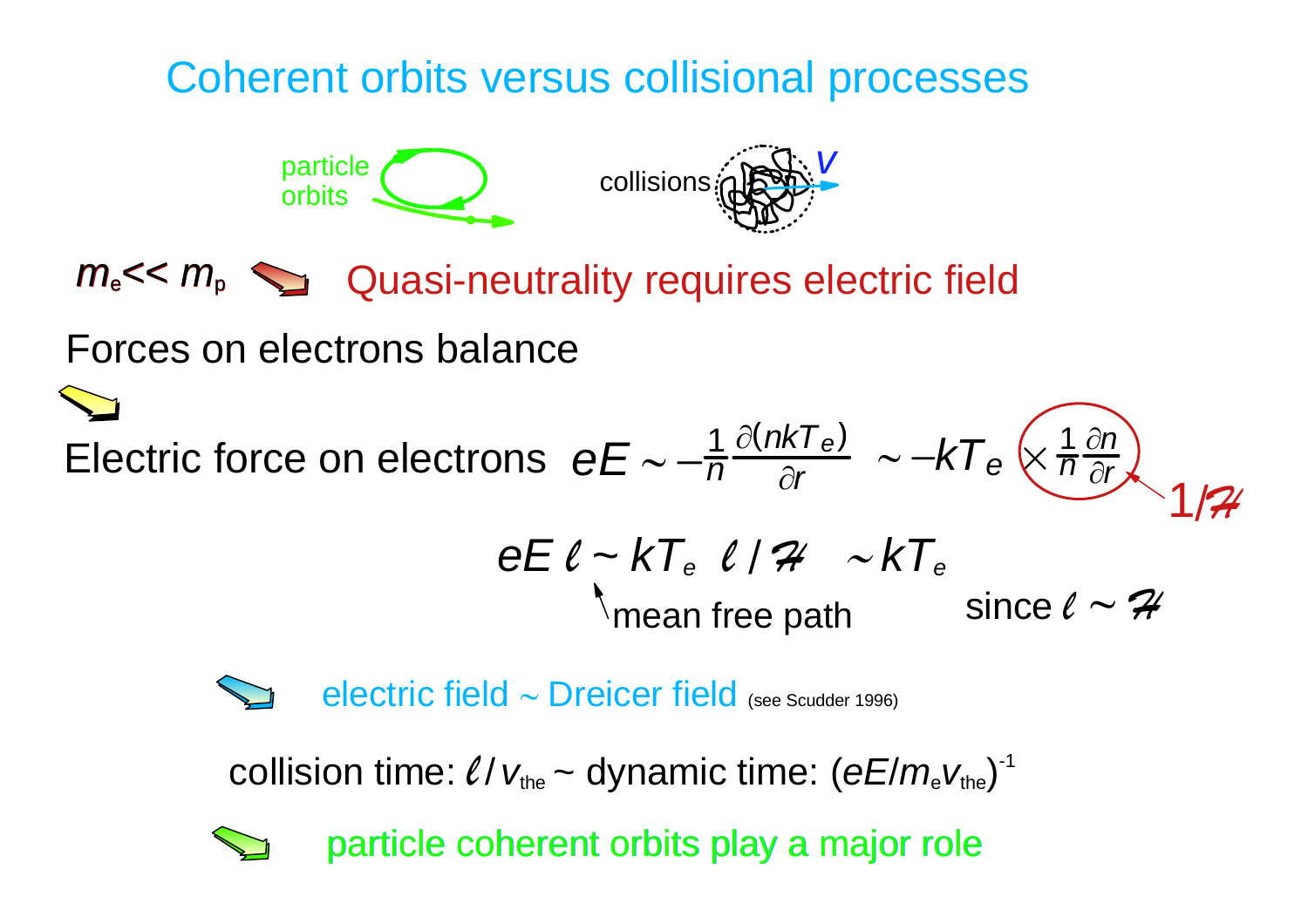# Exospheric models: kinetic without collisions above exobase ( l *<sup>~</sup>* H)

- *propose a simple solution to the basic problem of fluid models, by considering particle orbits:*
- *Vlasov eq.*  $\implies$  $f(r_0, v) \implies f(r, v)$
- *calculating the electric field that ensures zero electric charge and current*
- *and deducing the heat flux (and the temperature variation):*
- *include non-equilibrium velocity distributions*
- $\implies$  can produce fast wind

Note: by construction (Vlasov equation):

- fulfill moment equations
- close infinite hierarchy by calculating heat flux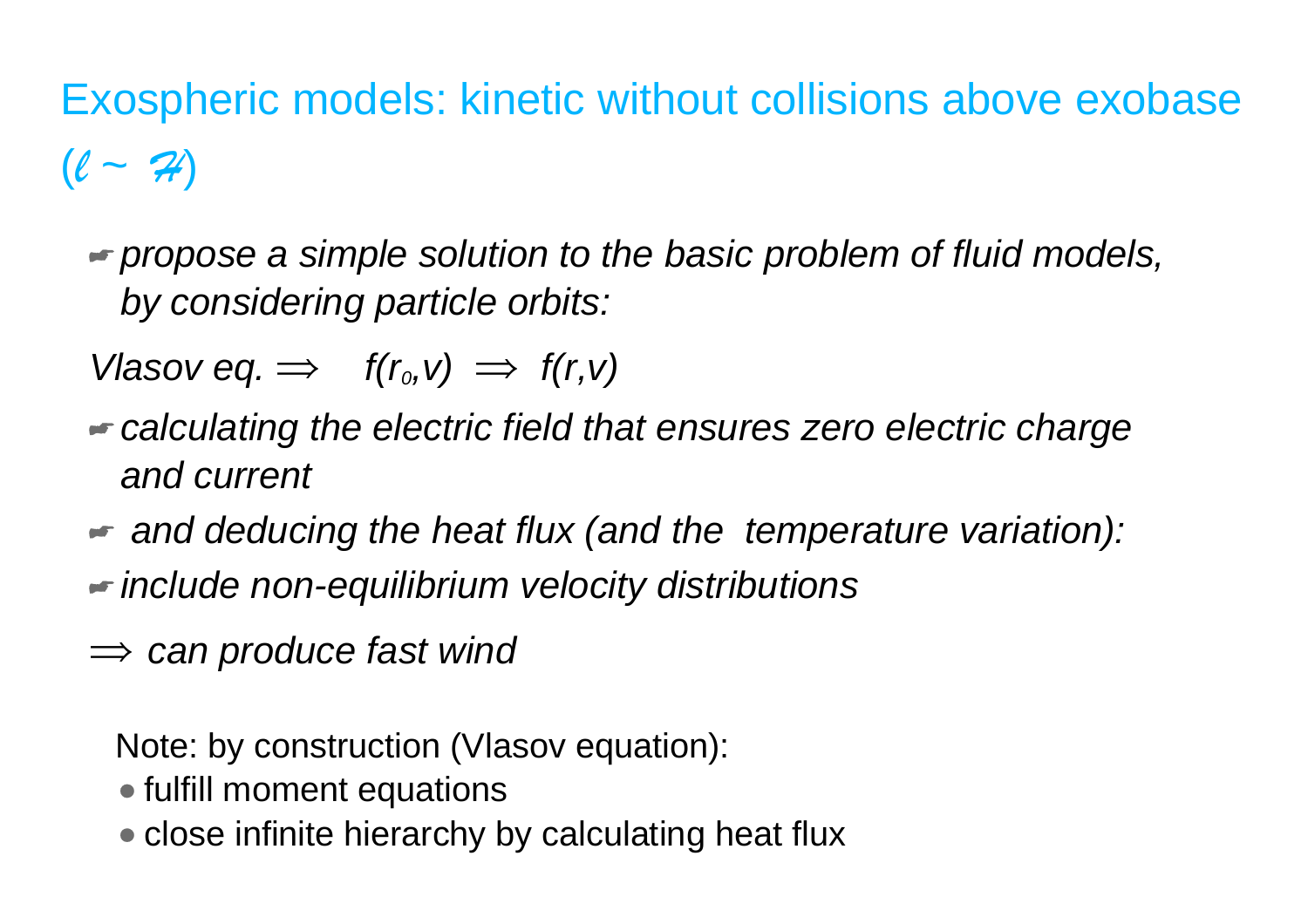## Effect of electric field on particle orbits

#### and relation to hydrodynamic (Parker) wind

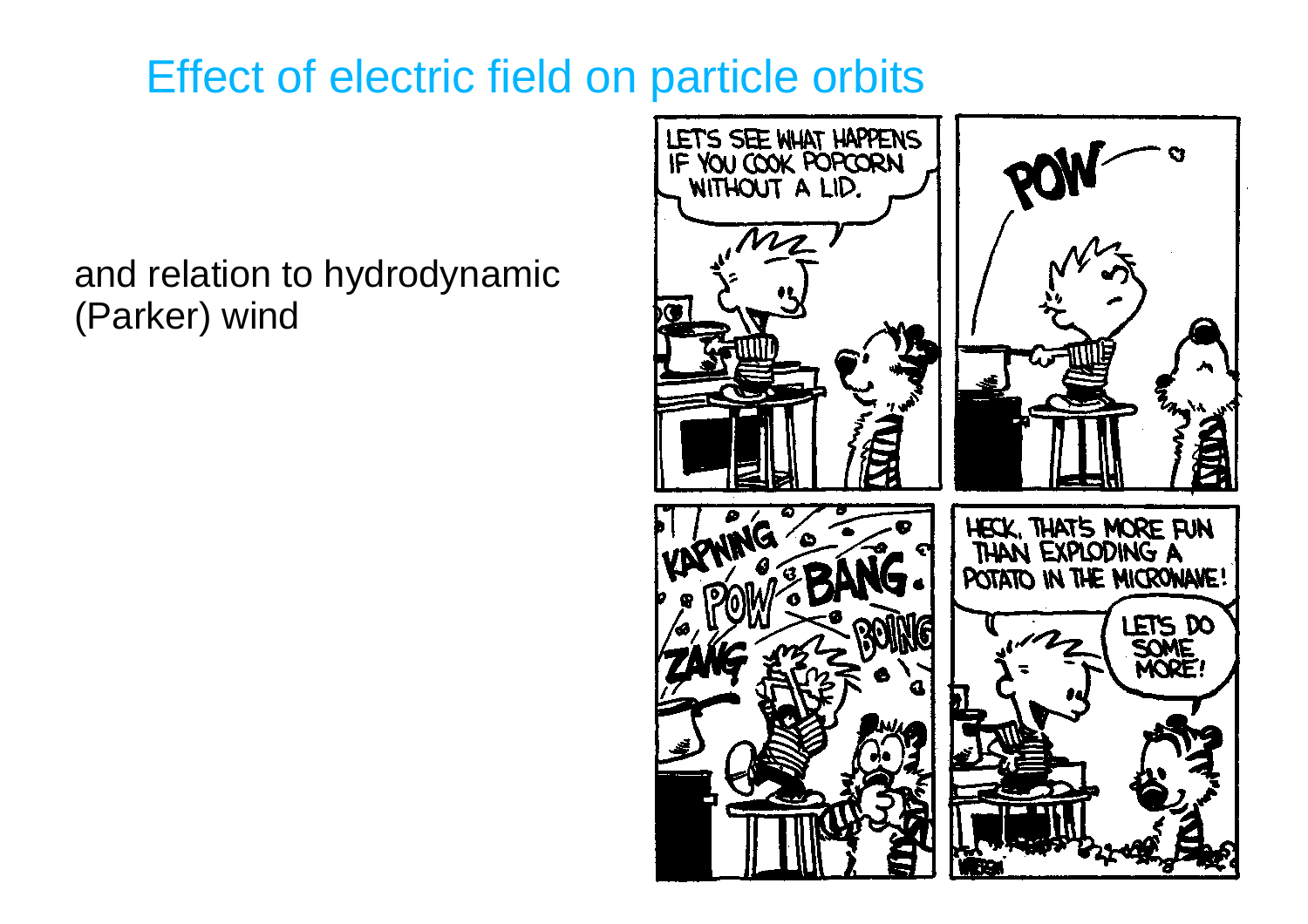*Electric potential at the base* **Effect of electric field on particle orbits**  $k_BT_0$ *m <sup>p</sup>MG*/2 *r* 0  $m_e$   $\lt$   $\lt$   $m_p \frac{k_B T_0}{m_p M G / 2 r_0}$   $\ll$  1  $\Rightarrow$  protons tend to be confined  $k_BT_0$ *m <sup>e</sup>MG*/2 *r* 0  $\gg 1$   $\;\Rightarrow$  electrons tend to escape *E* sun *r0* ++++exobase (l *~*H)  $\Rightarrow$  outward electric field  $\Rightarrow$  electric force  $eE > m_p M_{\odot} G/2r^2$ : otherwise escaping electron flux >> escaping proton flux *k*B *T*/ *me* >> *k*B *T*/ *mp*

(Lemaire Scherer 1971  $\Rightarrow$  beginning of successful exospheric models)

 $\Rightarrow$  electric potential: *e* φ<sub>0</sub> > + *k<sub>B</sub>T<sub>e</sub>* 

 $N$ ote: similarly,  $k_{\text{\tiny B}}$   $\overline{I}/m_{\text{\tiny e}} >> k_{\text{\tiny B}}$   $\overline{I}/m_{\text{\tiny p}}$  is the reason why a probe in plasma charges negatively at potential | *<sup>e</sup>* φ <sup>0</sup> | <sup>&</sup>gt; *kB T*e

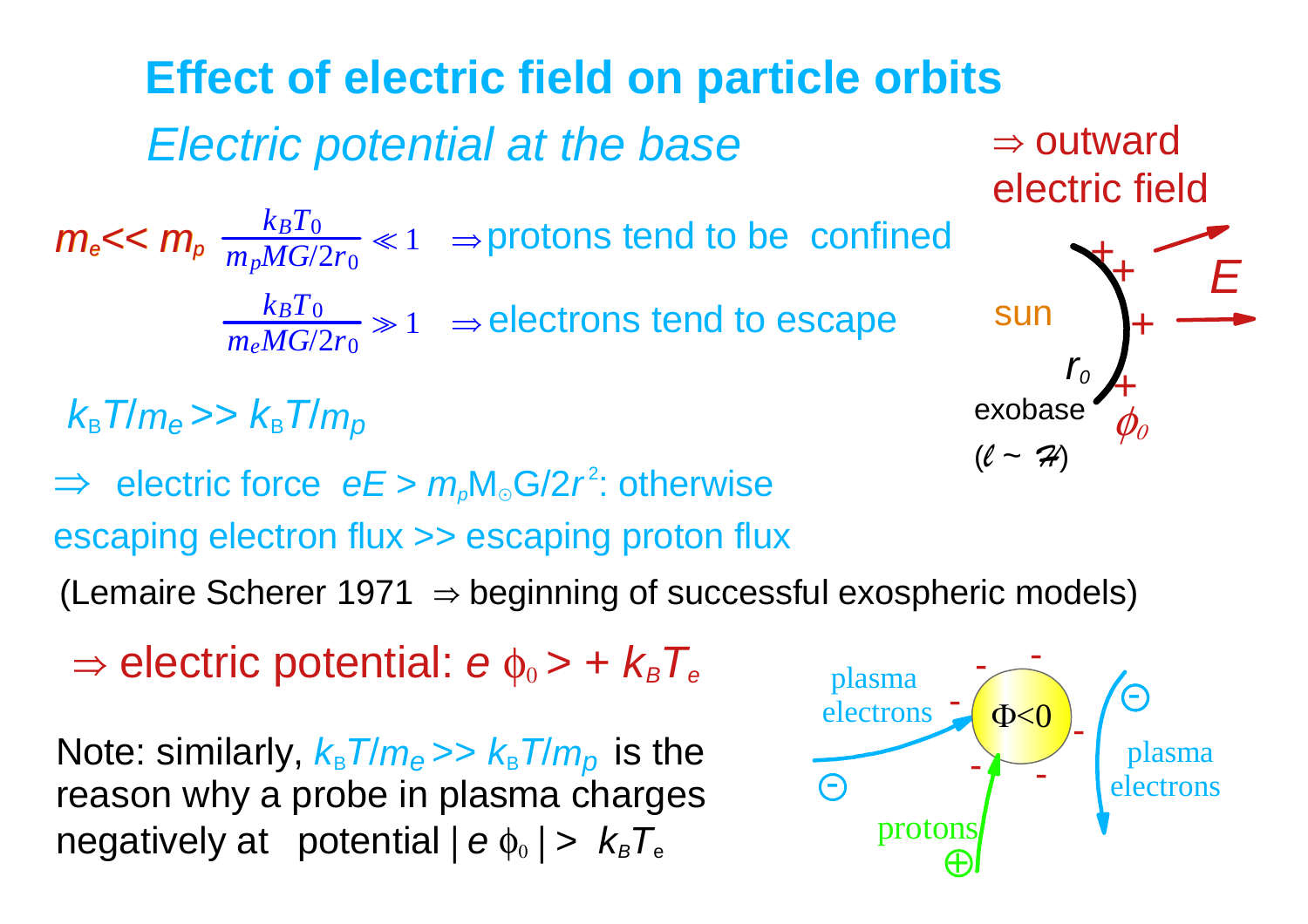## **Effect of electric field on particle orbits: electrons**

Electrons are pulled inward by the electric field *- eE*

3 kinds of electron orbits **\*\*** trapped  $\blacktriangleright$  ballistic **Escaping** 





### **Electrons don't behave as a single fluid Electrons don't behave as a single fluid**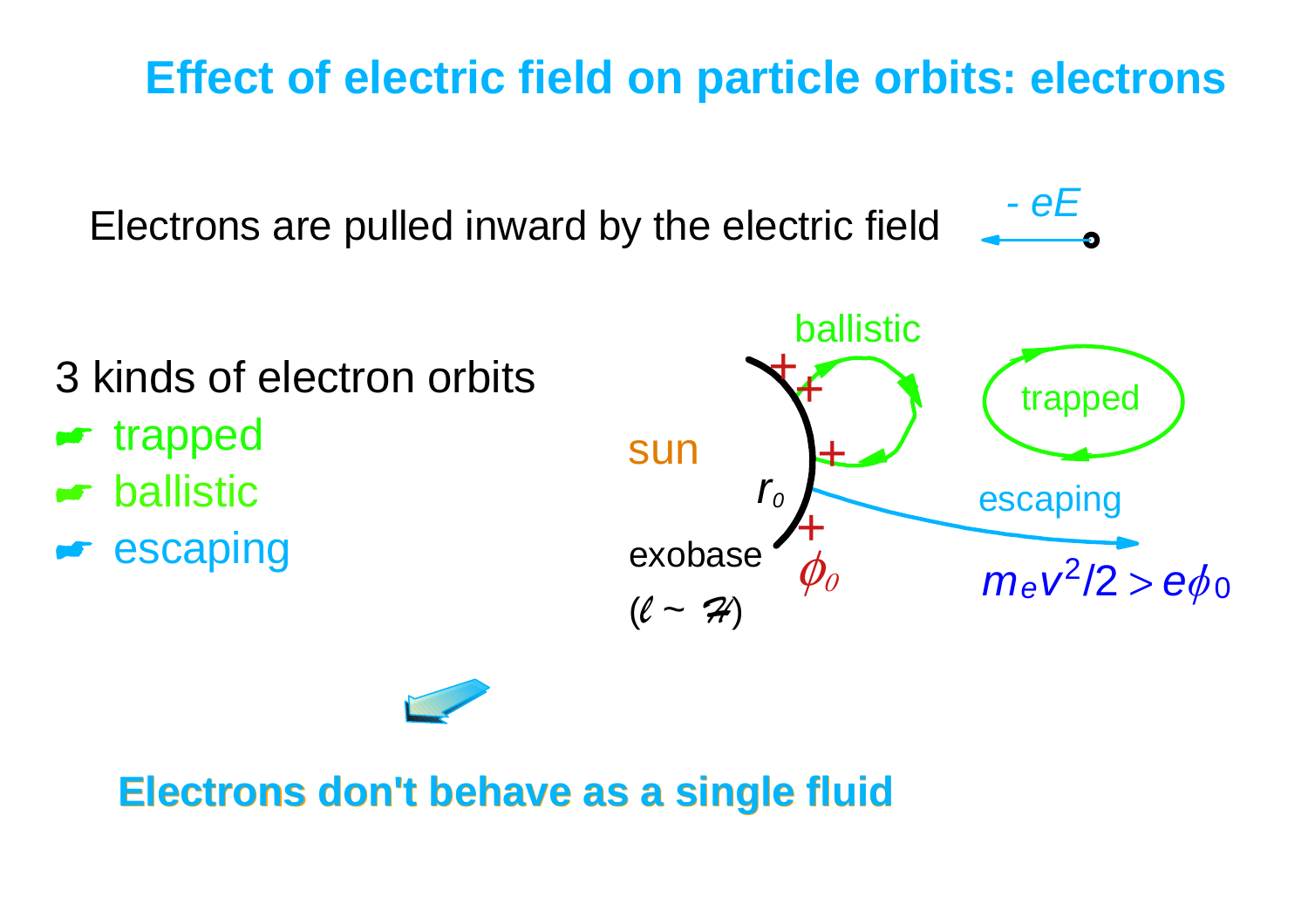### **Effect of electric field on particle orbits: electrons**



at distance *r*:  $f(v) \sim f_0[(v^2 + 2(\psi_0 - \psi)/m)^{1/2}]$ 

•  $r - r_0$ :  $\psi >> kT_0 \Rightarrow$  For ballistic+trapped (main contribution to *T*):  $\mathcal{T}\text{-}\mathcal{T}_0$  if Maxwellian  $\;\;\Rightarrow$   $\mathcal{T}$  nearly constant (as hydrodynamic wind) c.f. E. Parker

$$
\bullet \text{ r} >> \text{r}_0: \text{ } \psi << [kT_0, \psi_0] \text{ } \Rightarrow \text{T} \propto \text{constant} + \frac{1}{4} / r^{4/3} \text{ (Meyer-Vernet } 4998) \text{ (Meyer-Vernet } 1998) \text{ (Meyer-Vernet } 1998) \text{ (Muyer-Vernet } 1998) \text{ (Muyer-Vernet } 1998) \text{ (Muyer-Vernet } 1998) \text{ (Muyer-Vernet } 1998) \text{ (Muyer-Vernet } 1998) \text{ (Muyer-Vernet } 1998) \text{ (Muyer-Vernet } 1998) \text{ (Muyer-Vernet } 1998) \text{ (Muyer-Vernet } 1998) \text{ (Muyer-Vernet } 1998) \text{ (Muyer-Vernet } 1998) \text{ (Muyer-Vernet } 1998) \text{ (Muyer-Vernet } 1998) \text{ (Muyer-Vernet } 1998) \text{ (Muyer-Vernet } 1998) \text{ (Muyer-Vernet } 1998) \text{ (Muyer-Vernet } 1998) \text{ (Muyer-Vernet } 1998) \text{ (Muyer-Vernet } 1998) \text{ (Muyer-Vernet } 1998) \text{ (Muyer-Vernet } 1998) \text{ (Muyer-Vernet } 1998) \text{ (Muyer-Vernet } 1998) \text{ (Muyer-Vernet } 1998) \text{ (Muyer-Vernet } 1998) \text{ (Muyer-Vernet } 1998) \text{ (Muyer-Vernet } 1998) \text{ (Muyer-Vernet } 1998) \text{ (Muyer-Vernet } 1998) \text{ (Muyer-Vernet } 1998) \text{ (Muyer-Vernet } 1998) \text{ (Muyer-Vernet } 1998) \text{ (Muyer-Vernet } 1998) \text{ (Muyer-Vernet } 1998) \text{ (Muyer-Vernet } 1998) \text{ (Muyer-Vernet } 1998) \text{ (Muyer-Vernet } 1998) \text{ (Muyer-Veret } 1998) \text{ (Muyer-Veret } 1998) \text{ (Muyer-Veret } 1998)
$$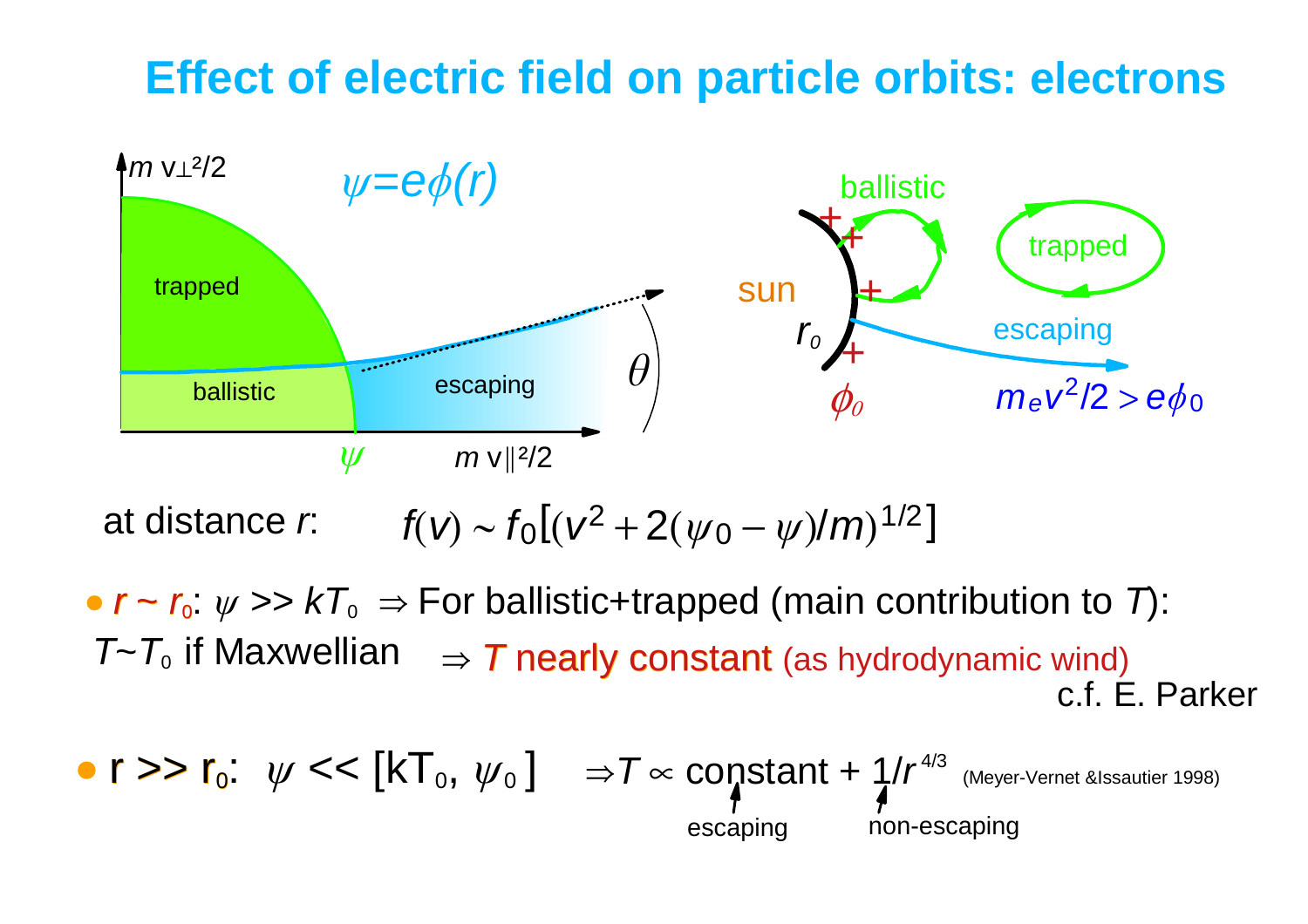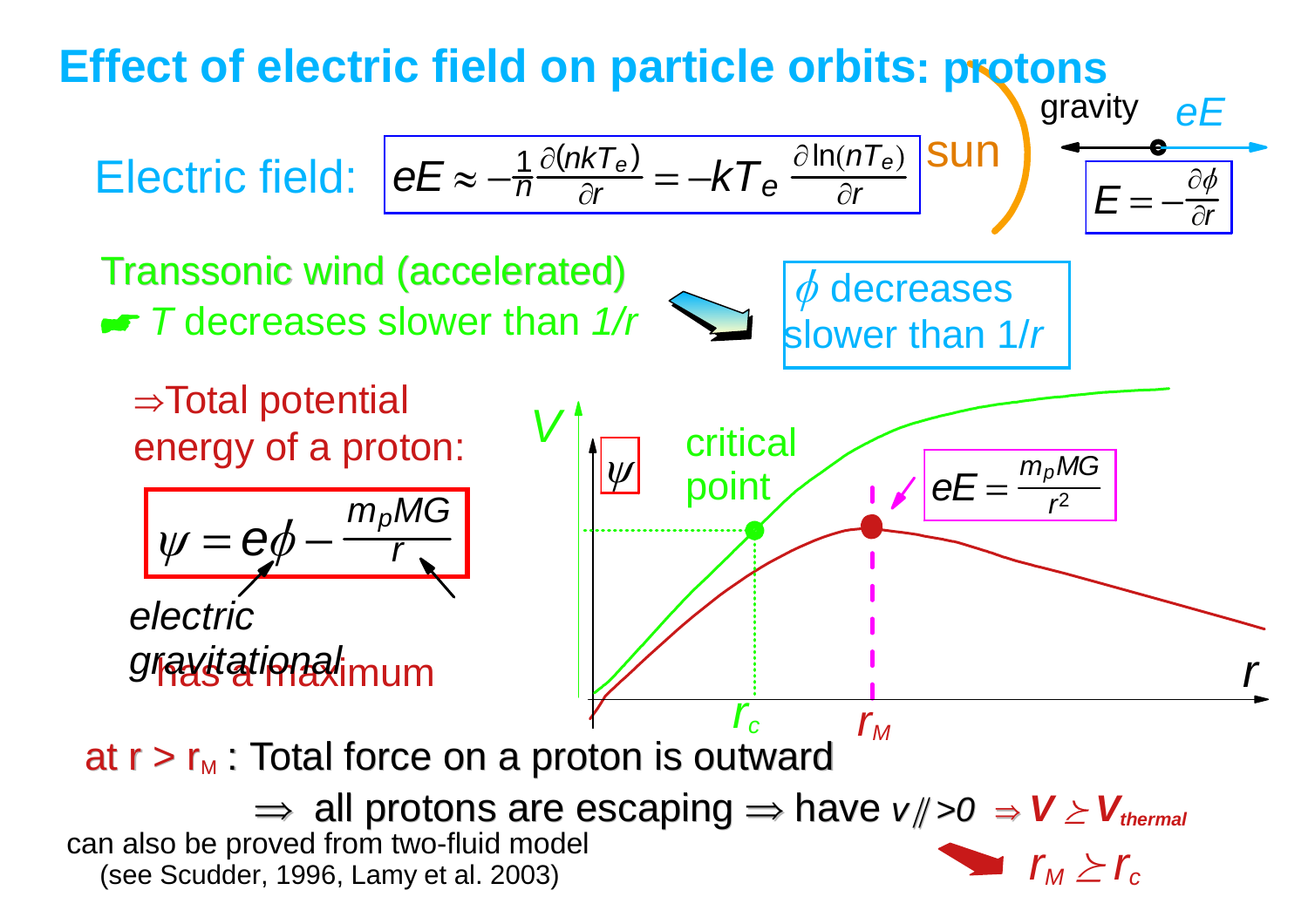## **Effect of electric field on particle orbits: protons**



Compare electric and gravitational force at large distances where  $\mathcal{H} \sim r/2$ 

*eE~kT。/*# ⇒ electric/gravitational = eE/(m,M。G/r<sup>2</sup>)~2kT。/(m,MG/r) ~ 2 at 1 AU

*"matter starting from the Sun , ... subjected to an acceleration of several time s* Historical *solar gravitation, could reach the Earth in a couple of days"(G. Fitzerald 1892)* 5 years before 1897 J.J. Thompson's paper on "Cathode rays" note: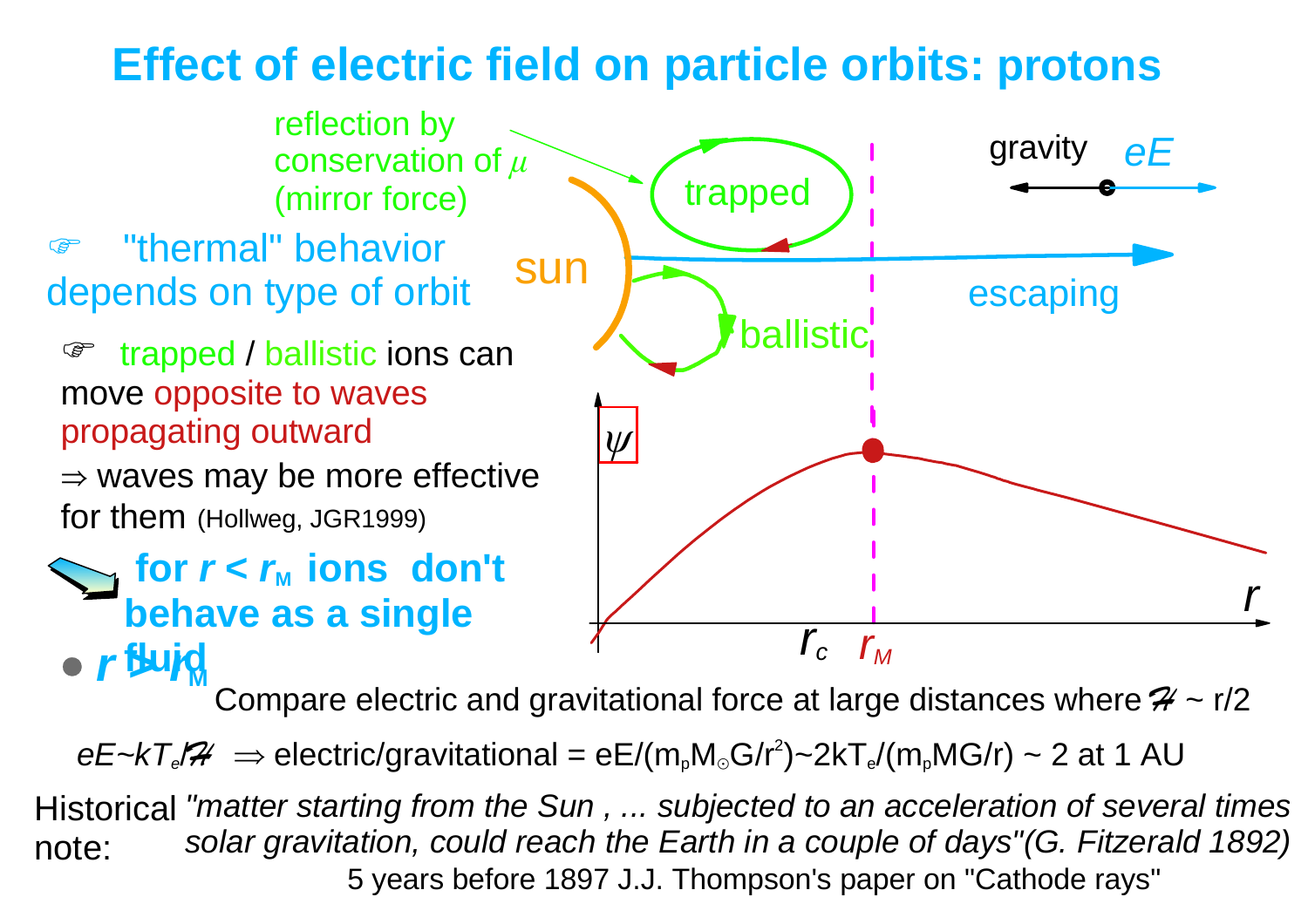Effect of electric field on particle orbits

Coronal holes: small density  $\Rightarrow$  large free path

 $\Rightarrow$  exobase  $r_{\text{o}} \, (\ell \, \thicksim \, \mathcal{H})$  closer to the Sun

 $\Rightarrow$  greater electric potential

& greater wind speed



May explain why fast wind comes from coronal holes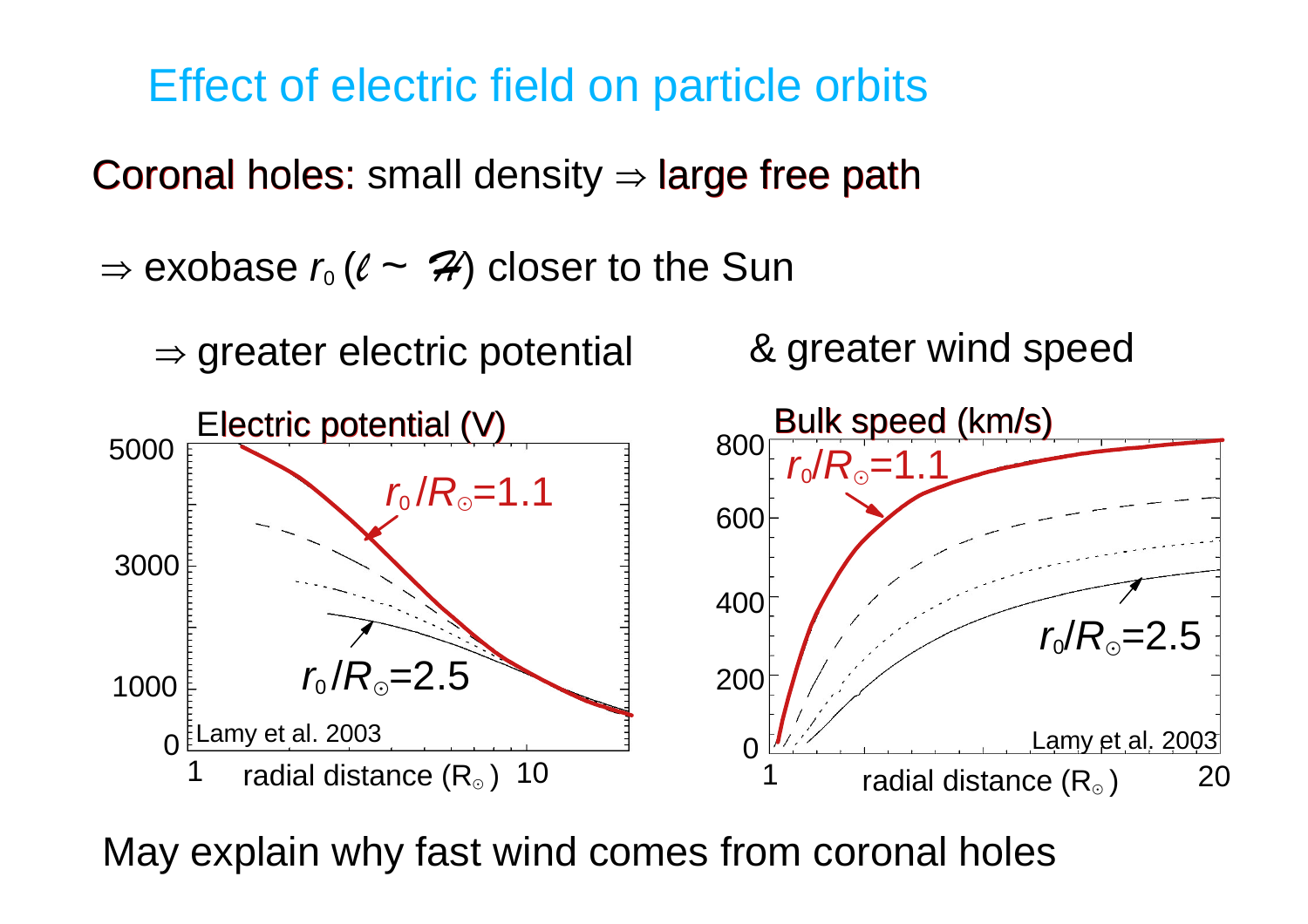# Note: Playing with particle masses

 $m_{\rm e}$   $\ll$   $m_{\rm p}$   $\Rightarrow$  Electrostatic field set up to ensure electric quasi-neutrality accelerates protons outwards

Now, imagine a plasma with  $m_e = m_p$  (example: electrons/positrons)

MASS UNIT: U CONSTANT:



 $\mathsf{Exospheric/Kinetic} \Longrightarrow E = 0 \ \Rightarrow \mathsf{No} \ \mathsf{transonic} \ \mathsf{wind}$ with collisions

similar result as fluid nearly adiabatic (or polytrope with  $\gamma$ large enough)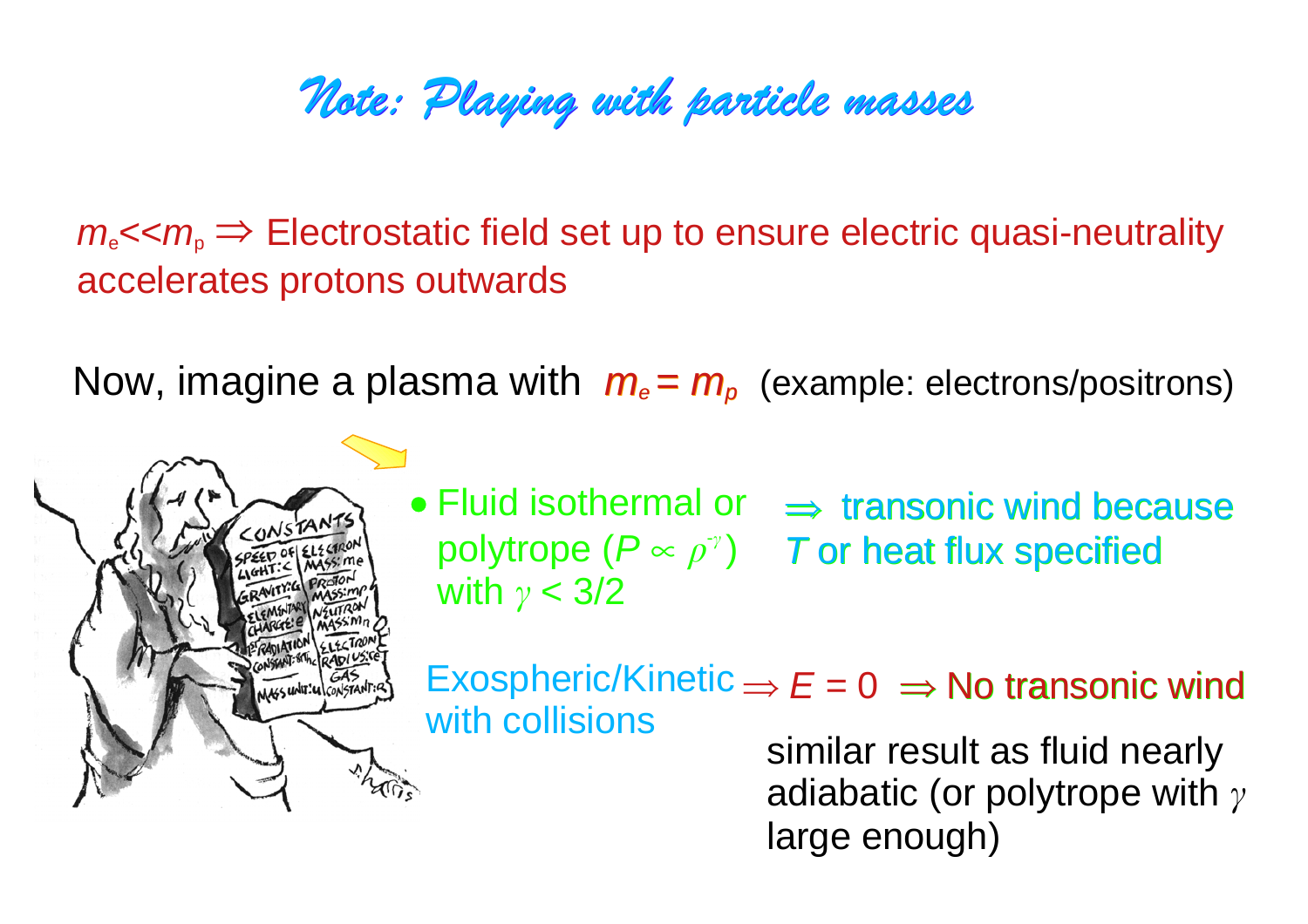### Velocity distributions

Mean collisional free path:  $\ell / 7/7$  ~ 1

But for Coulomb collisions:  $\ell(v) \propto v^4$ 

**Suprathermal particles are collisionless**



Trajectory of an electron (N-body simulation) Beck & Meyer-Vernet 2008

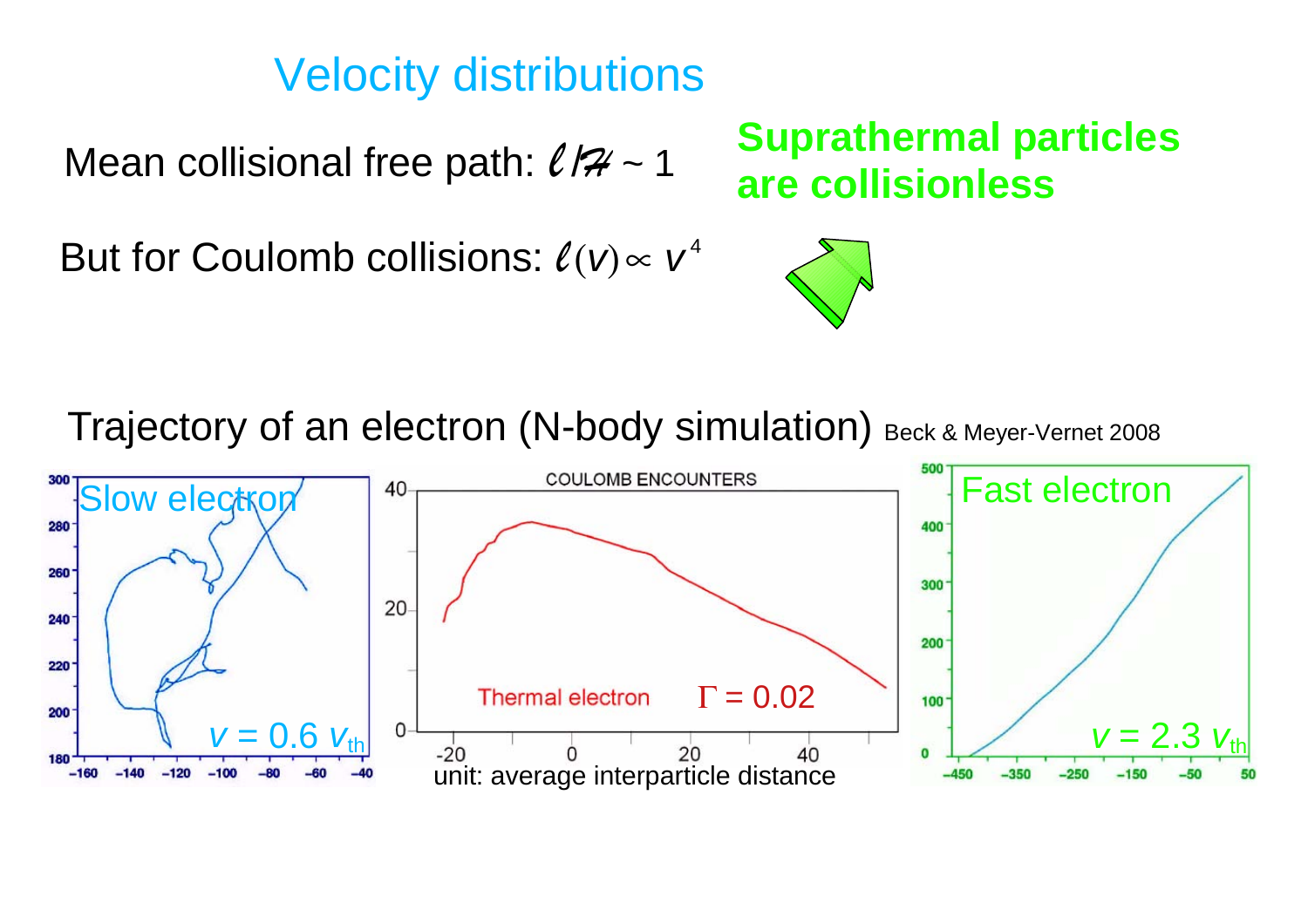### Velocity distributions

outside the scope of fluid models



Non-thermal processes <sup>e</sup>*Kappa-like velocity Kappa-like velocity distributions distributions should be should be ubiquitous in ubiquitous in space plasmas space plasmas*

#### **Suprathermal particles are collisionless**

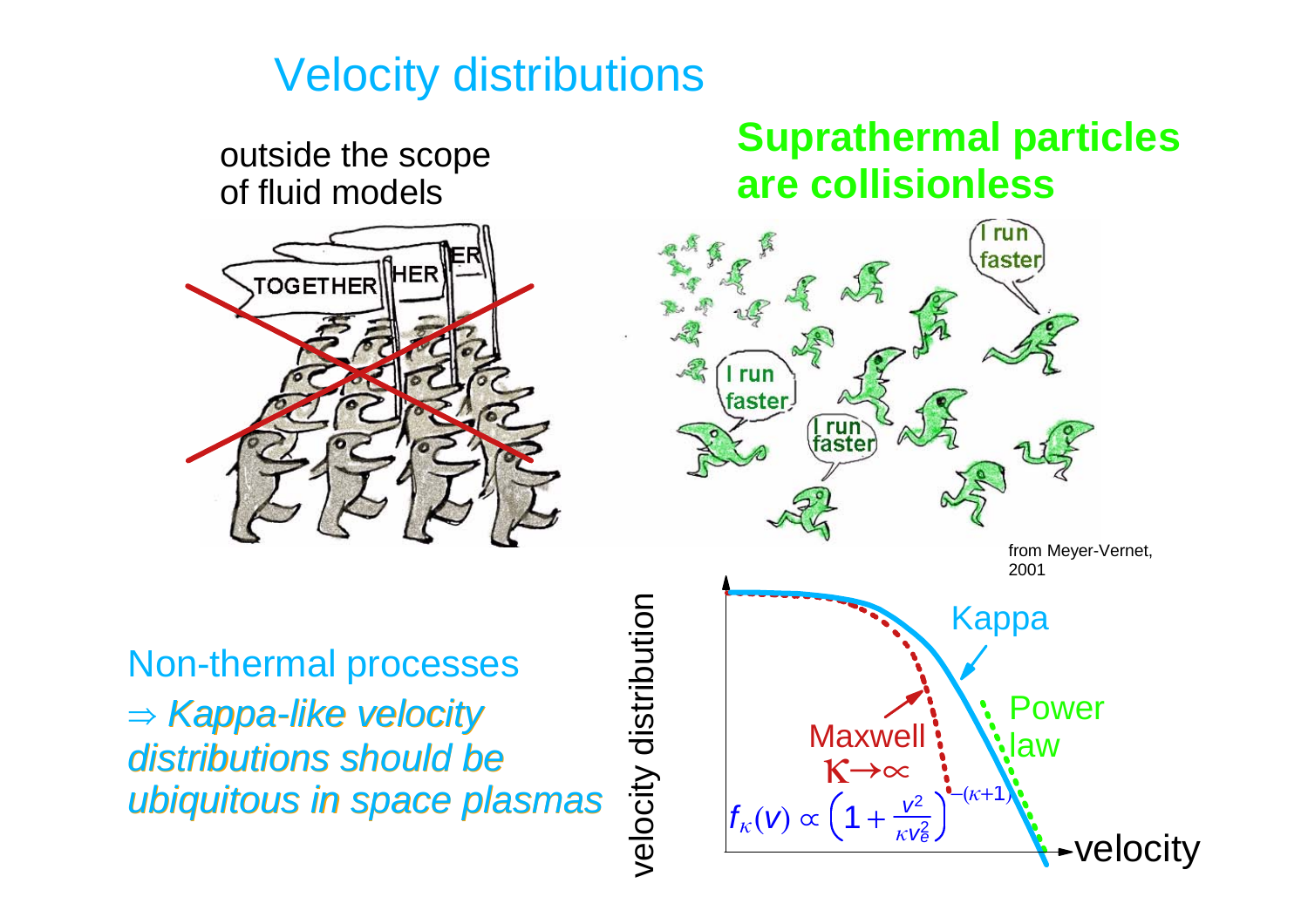# Velocity distributions

#### *...and indeed Kappa's are ubiquitous! Kappa's are ubiquitous!*

#### solar wind

- electrons: Maksimovic & al 1997, 2006
- ions: Gloeckler & al 1992, Collier & al 1996  $\checkmark$



#### magnetospheres

- $\sqrt{2}$  Earth: Bame et al 1967, Vasyliunas 1968, Gloeckler&Hamilton 1987, Christon&al 1989
- Jupiter ions: Krimigis & al 1981, Hamilton & al; 1981, Kane 1991, Kane & al 1992, Collier & al 1995 electrons: Meyer-Vernet & al 1995, Steffl & al 2004
- Saturn: protons: Krimigis & al; 1983
- Uranus: Krimigis & al 1986, Neptune:Mauk &  $\sqrt{2}$ al1991

#### solar corona ?

- Solar wind suprathermal electrons remnants of coronal ones? Olbert 1981

- Production of suprathermal particles (temperature grad., waves, turbulence) Roussel-Dupré 1980, Owocki & Scudder 1983, Vinas & al 2000, Vocks 2002, Vocks & Mann 2003

- Observational inferences: Dufton et al. 1984, Owocki & Ko 1999, Pinfield et al. 1999, Esser & Edgar 2000, Chiuderi & Chiuderi-Drago 2004, Doyle et al. 2004, Ko 2005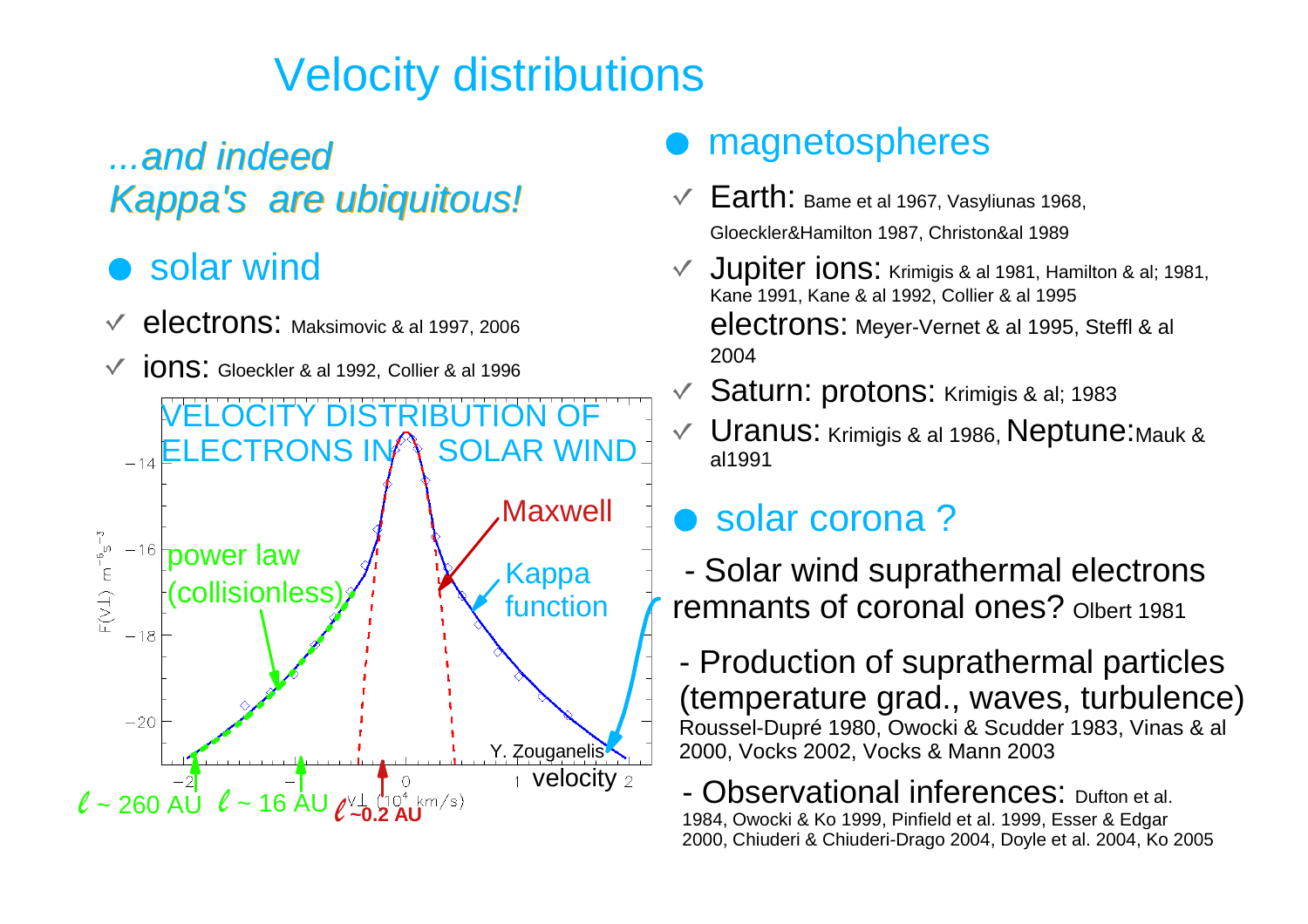# Temperature near  $r_{\rm o}$  with a Kappa distribution



How the velocity distribution changes with altitude



Temperature increases near base of the wind

Note: velocity filtration might explain "coronal heating" if non-Maxwellian velocity distribution in chromosphere (Scudder 1992, Pierrard et al. 2003, 2004)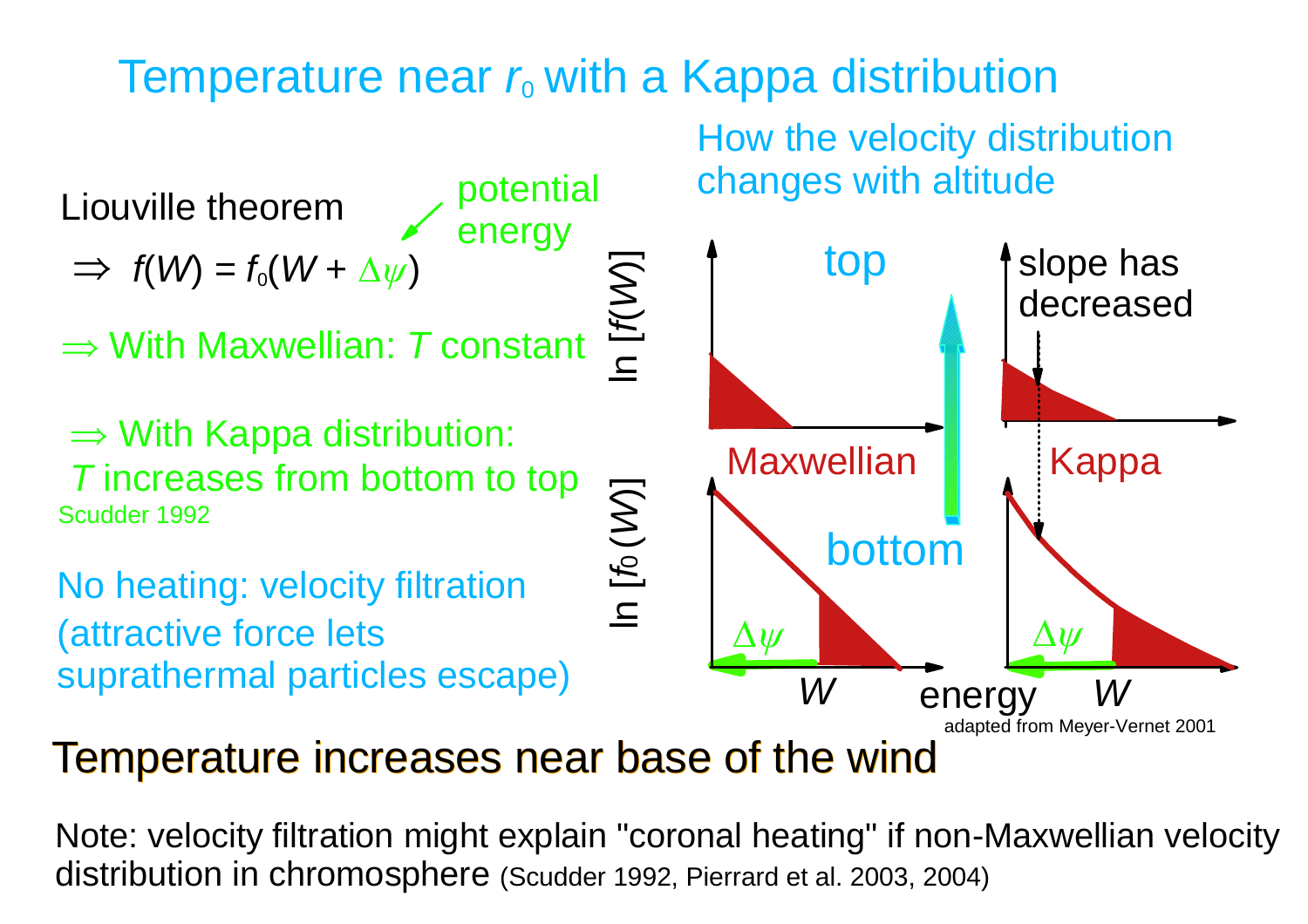# Heat flux with a kappa distribution

### *Corona*



*heat flows from cold to hot!* "IF I LEARNED ANYTHING IN MY LONG REIGN, IT'S THAT HEAT RISES"

Olbert 1981, Shoub 1983,1988, Scudder 1992, Pantellini & Landi 2001, Dorelli & Scudder 1999, 2003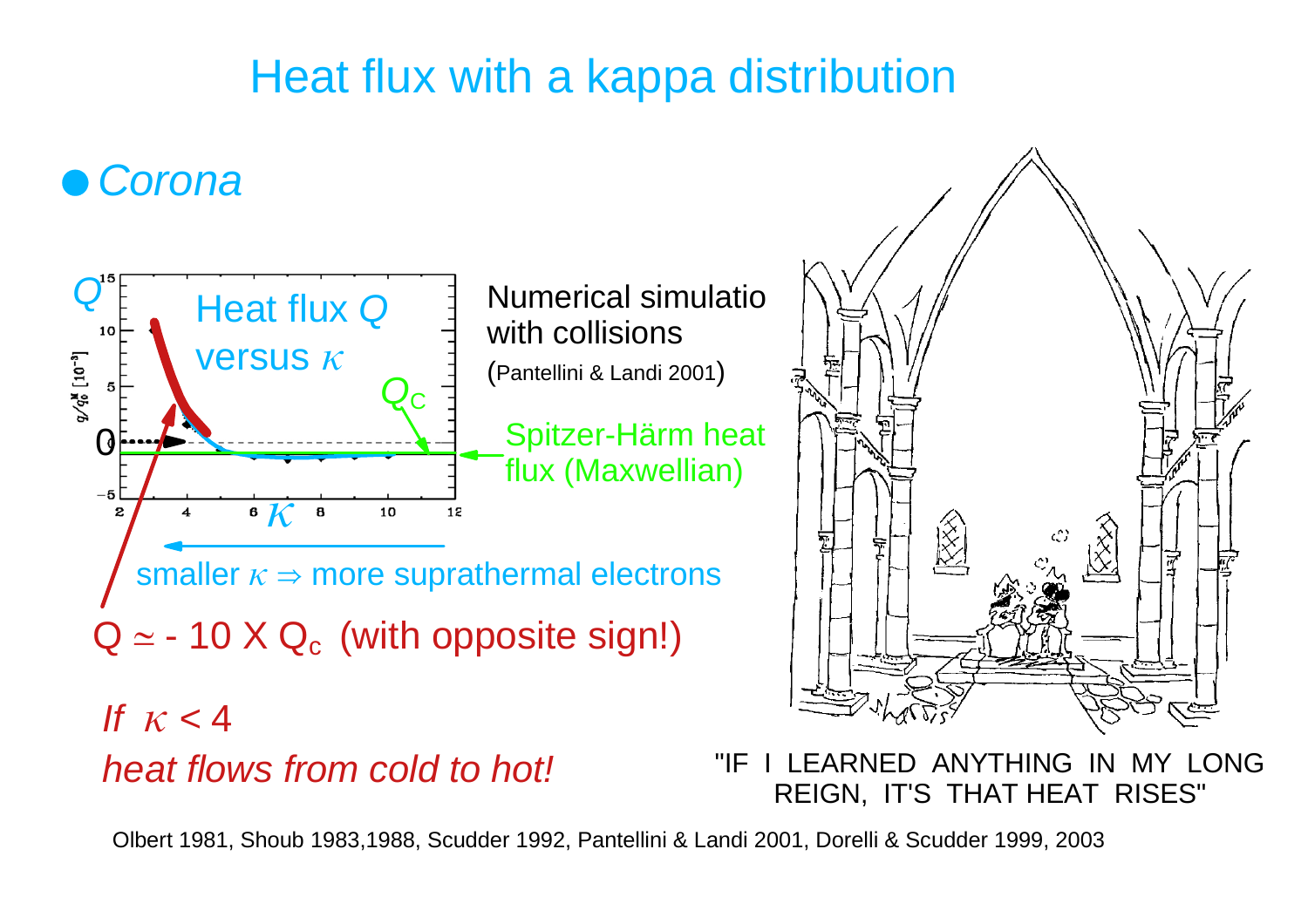### Heat flux with a kappa distribution



*Smaller*  $\kappa \Rightarrow$  *more escaping electrons if same potential* 



Olbert et al., 1981, Scudder 1992, Maksimovic et al., 1997, Meyer-Vernet & Issautier 1998, Meyer-Vernet 1999), Pierrard et al., 2001, Lamy et al., 2003a,b; Zouganelis et al., 2004, 2005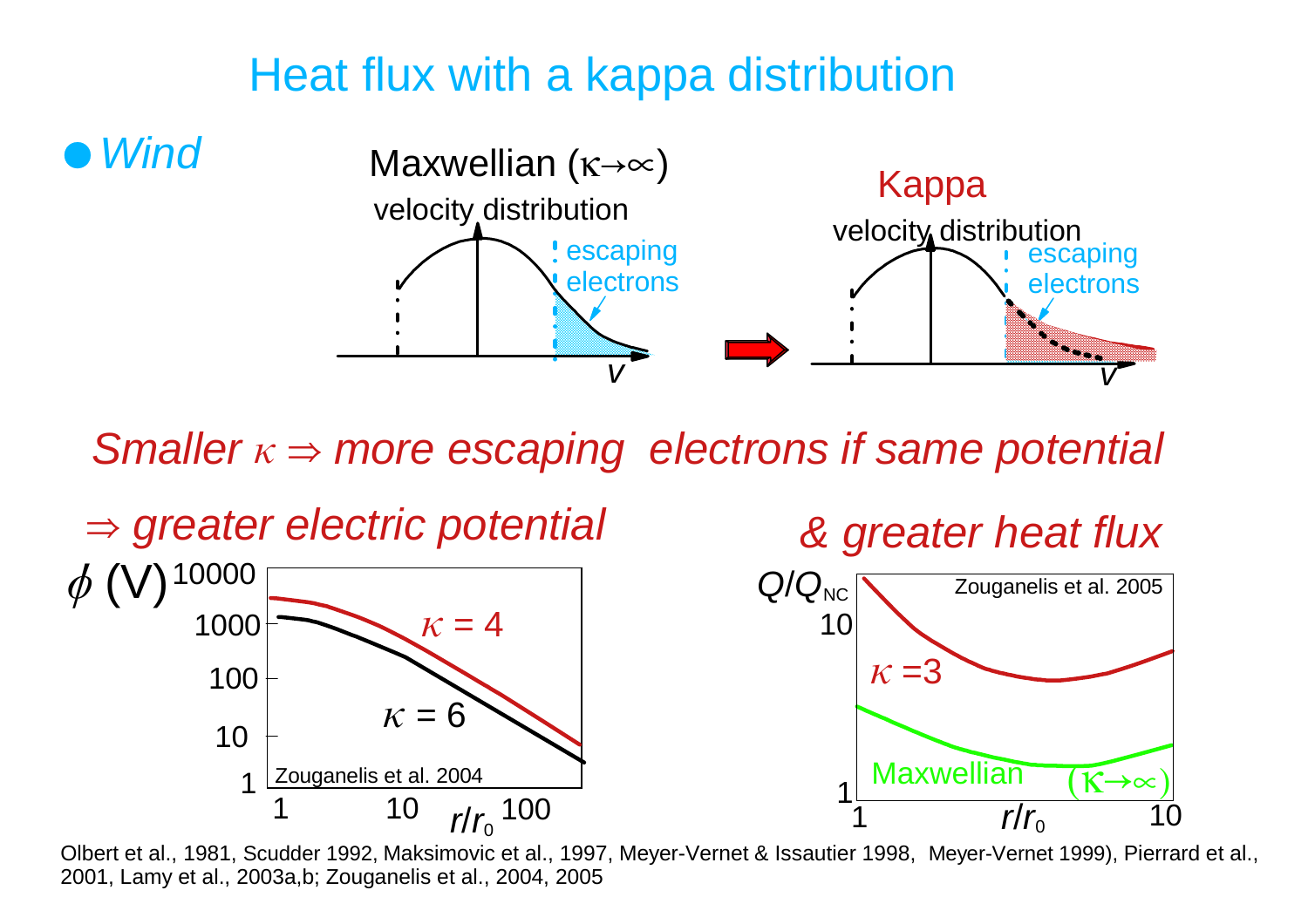

Depending of one's language or prejudices, one can argue that the wind is pushed either by:

• pressure gradient 
$$
v \frac{dv}{dr} = -\frac{1}{\rho} \frac{dP}{dr} - \frac{M_{\odot}G}{r^2}
$$
 since T does decrease fast

since T does not

- heat flux
- electric field
- Note: Two-fluid polytrope wind  $(P \propto \rho^{\gamma}) \Rightarrow e\phi = kT \gamma/(\gamma-1)$ if  $\gamma/(y-1)$  >> 5/2:  $Q \sim nV e\phi$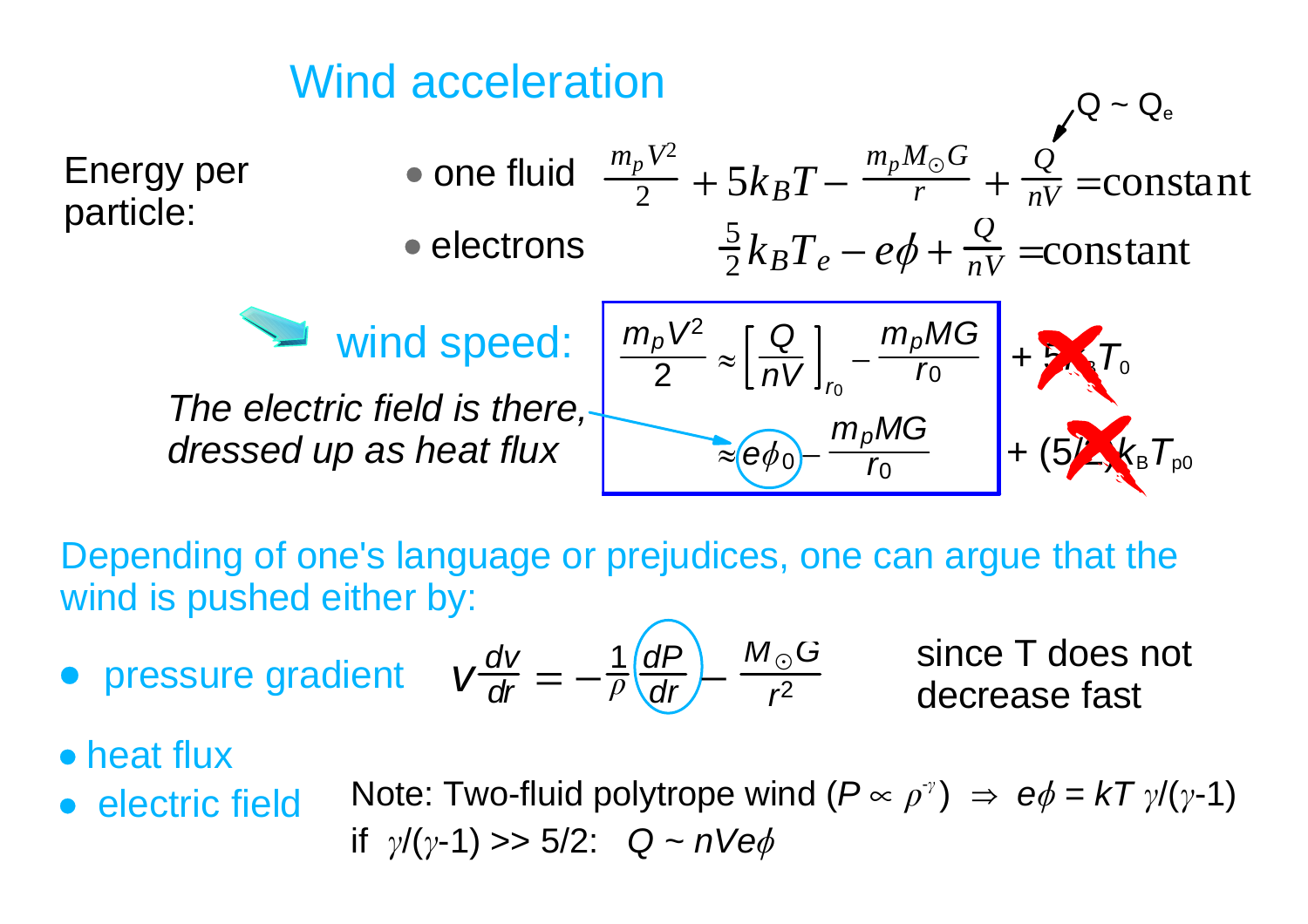# Wind acceleration

*With Maxwellian:*

wind pushed by pressure/electric field/heat flux similar to hydrodynamic (Parker) wind

- *With suprathermal electrons (Kappa distribution)*
	- greater pressure force
	- greater electric field
- greater heat flux
- $\Rightarrow$  greater wind speed

Maksimovic et al. 1997, Meyer-Vernet 1999, Pierrard et al. 2001, Lamy et al. 2003, Zouganelis et al. 2004, 2005

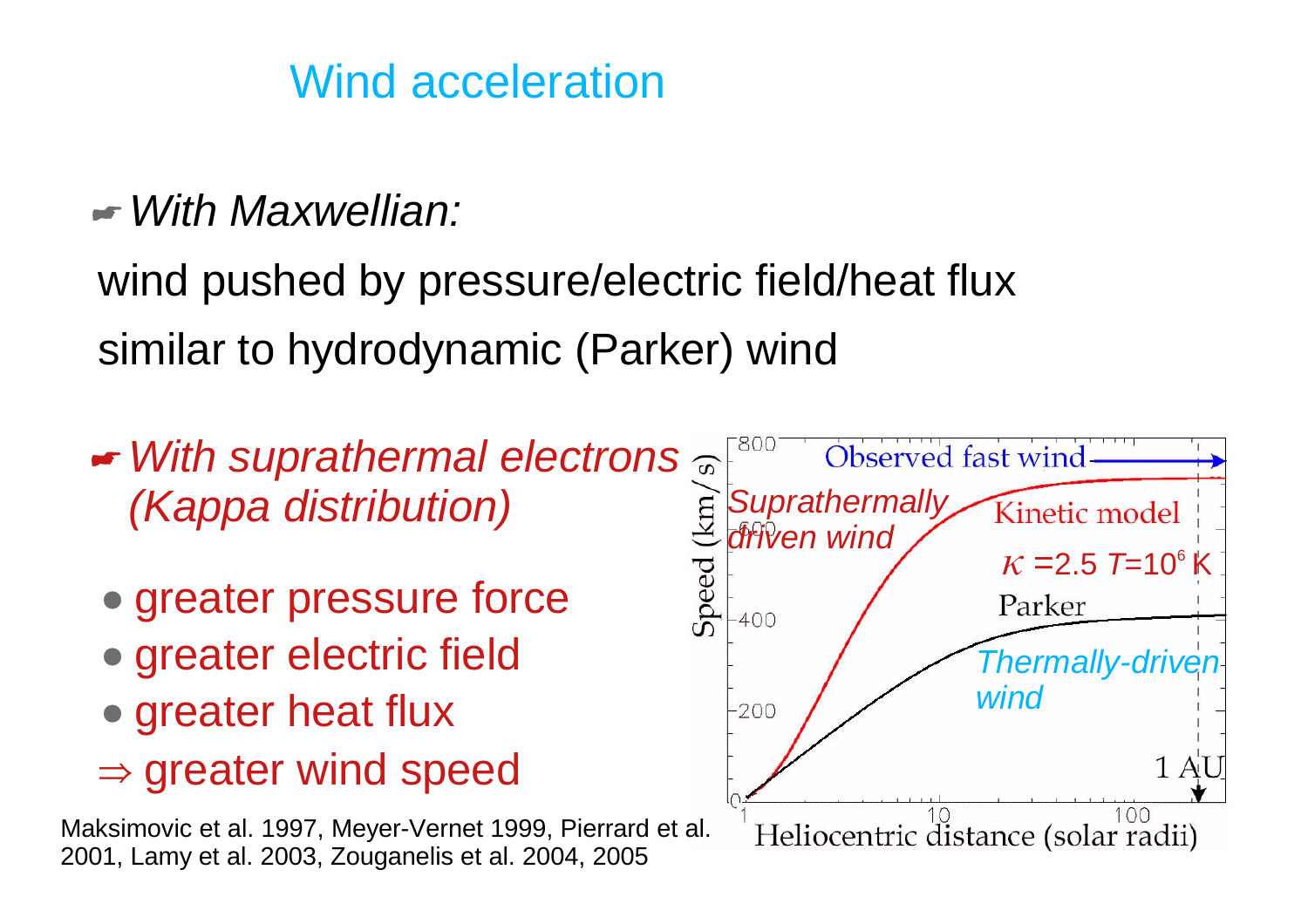# Effect of collisions *comparison with kinetic with collisions*

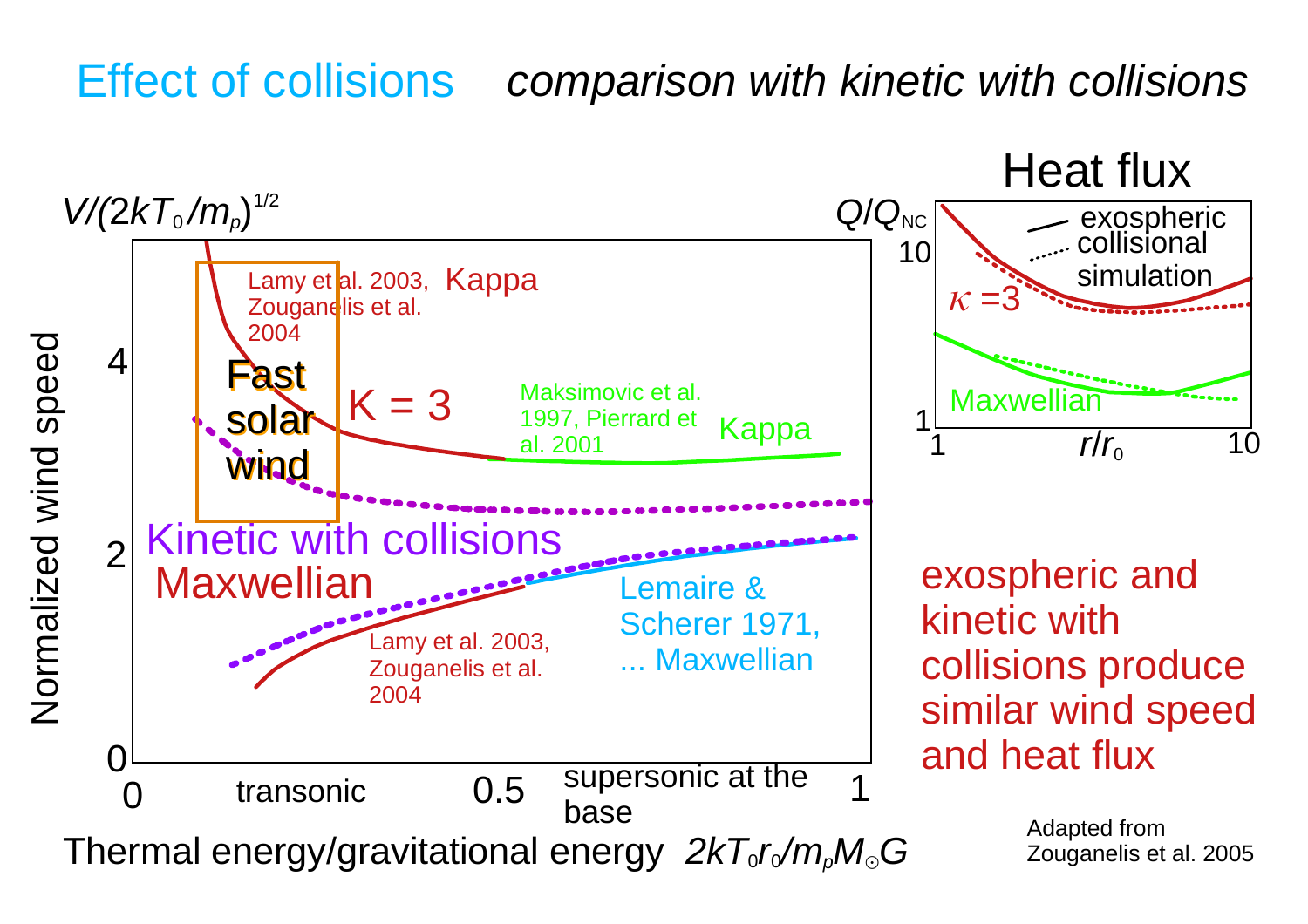# Effect of collisions

Exospheric model calculates trajectories neglecting collisions

Nevertheless, produces results similar (qualitatively) to kinetic model with collisions!

#### *This is because exospheric models include (implicit) collisions*



Indeed, trapped particles would not exist without collisions

Solar wind exospheric models assume trapped particles in quasi-equilibrium with ballistic (Lemaire & Scherer 1971 ...)

**Without trapped particles, one cannot impose both electric neutrality and equality of escaping electron and ion fluxes**   $\Rightarrow$  no wind